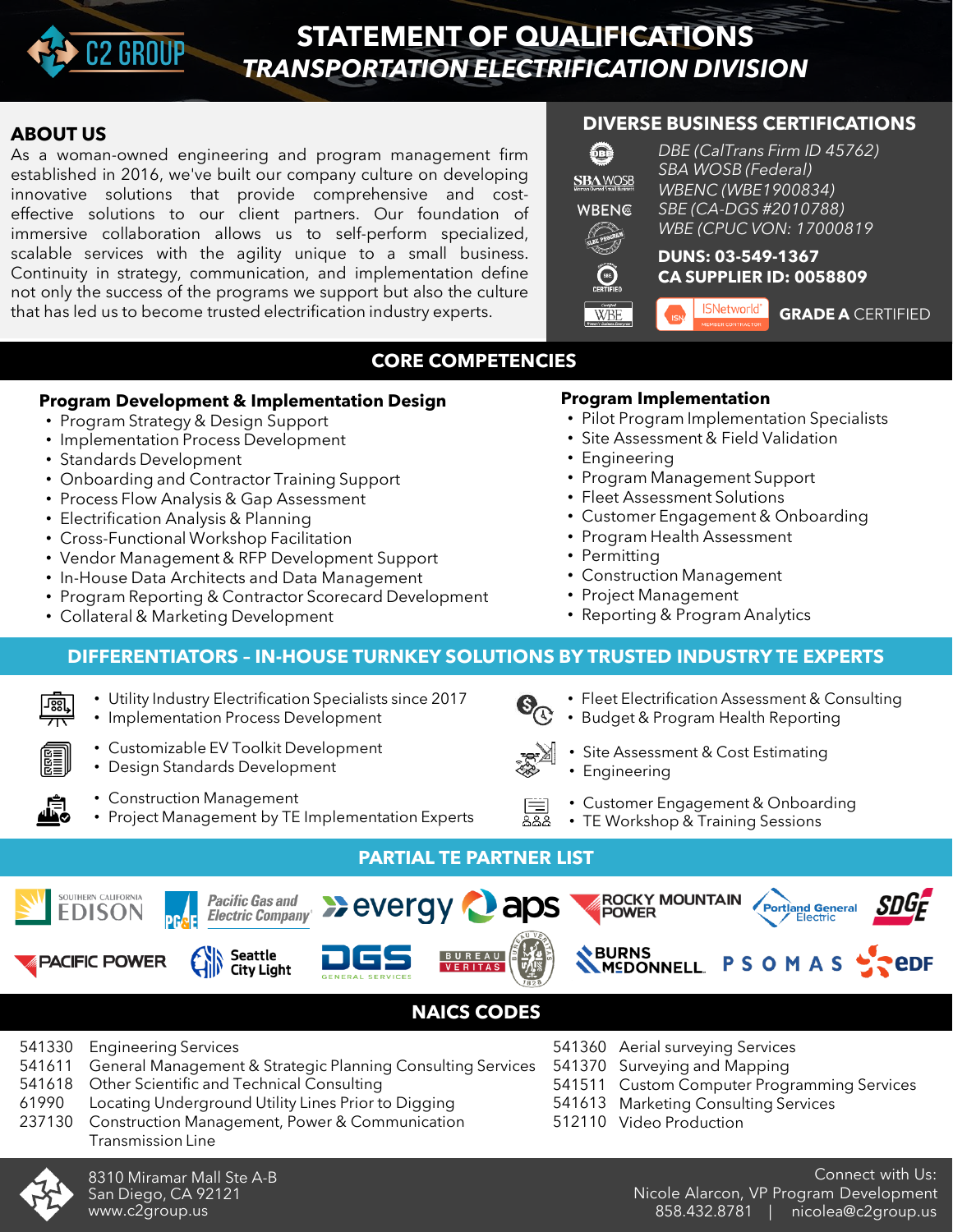## **Electrification Experience At-A-Glance**



#### **Pacific Gas and Electric Company**<sup>®</sup>



- Direct to Customer Deliverable Development
- Field Investigations & Survey Data Collection
- Preliminary Design Development & Site Eligibility
- Construction Cost Estimating
- Utility Interconnection, Load Studies & Plan **Development**
- Final Engineering (Civil & Electrical)
- Permitting (Building Permits)
- Project Pre-Requisite Management

#### **PG&E EV Fleet**

- Customer Advising of Charger Type Selection
- Field Investigations & Survey Data Collection
- Preliminary Design Development & Site Eligibility
- Construction Cost Estimating
- Utility Interconnection and Load Studies



**Pacific Gas and Electric Company** 

#### **PG&E EV Fast Charge**

**Scope of Work Highlights: Program Eligibility Scoring** Development

- Charger Company Participation Outreach &Education
- Project Application Scoring and Advising
- Field Investigations & Survey Data Collection
- Preliminary Design Development & Site Eligibility
- Construction Cost Estimating
- Utility Interconnection, Load Studies & Plan Development
- Final Engineering (Civil & Electrical)
- Permitting (Building Permits)
- Project Pre-Requisite Management

#### **PG&E EVIP (Employee Charging)**

#### **ScopeofWorkHighlights:**

- Field Investigations & Survey Data Collection
- Preliminary Design Development & Site Eligibility
- Construction Cost Estimating
- Utility Interconnection, Load Studies & Plan **Development**
- Final Engineering (Civil & Electrical)
- Permitting (Building Permits)
- Project Pre-Requisite Management



2018

2019

## Level 2- Multi-Family&Workplace

#### **Scope of Work Highlights:**

**SDG&EPowerYourDrive**

- Program Phasing & Process Development
- Design Standards & Construction Specifications
- Customer Engagement & Program Education<br>• Database Dovelopment & Program Bonorting
- Database Development & Program Reporting
- Field Investigations & Survey Data Collection
- Preliminary Designs & Site Eligibility
- Construction Cost Estimating
- Utility Interconnection, Load Studies & Plan Development
- Final Engineering (Civil & Electrical)
- Permitting (Building Permits)
- Construction Contracting Bidding Strategy, Support & Evaluation
- Construction Management & Project Closeout



#### **Level1,2,&DCFCTechnicalAssistance** (2018-Present)

#### **Scope of Work Highlights:**

- Customer Online Application Development
- Customer Engagement & Management
- Database Creation & Program Reporting
- Field Investigations & Survey Data Collection
- Custom EV Infrastructure Site Assessments& Preliminary Designs
- Utility Interconnection & Load Studies
- Construction Cost Estimating
- Electric Bill Assessments with New EV loads



#### **ProgramImplementationDesignSupport**

#### **Scope of Work Highlights:**

- Facilitation of TE Workshops
- Training of TE Industry Best Practices, Key Learnings,& Organizational Challenges
- Identification of Potential Internal Barriers, Key Stakeholders,& Resolution Support
- Development of Process Flows
- Strategy Support for Internal Organizational Structure, Roles & Responsibilities
- Quantification of Existing or Ongoing EV Programs
- Standardization of Workflow Products Supporting Efficiency in Design & Project Management
- C2-Developed CRM & Costing Tools

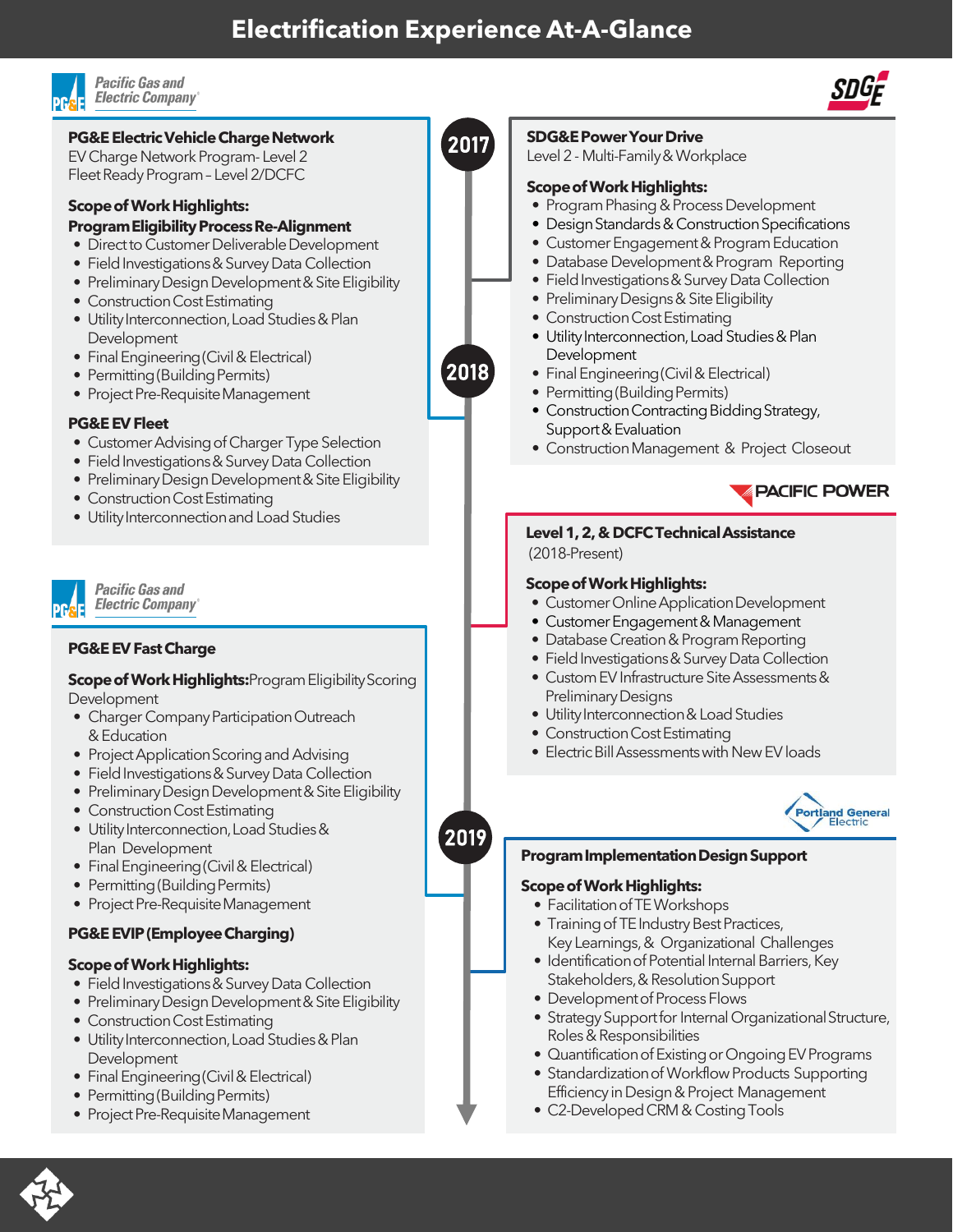

#### **Level1,2, & DCFCTechnicalAssistance** (2019-Present)

#### **Scope of Work Highlights:**

- Customer Engagement & Onboarding
- Program Reporting
- Field Investigations & Survey Data Collection
- Custom EV Infrastructure Site Assessments
- Preliminary Designs
- Utility Interconnection & Load Studies
- Construction Cost Estimating
- Electric Bill Assessments with New EV Loads
- Customer & Market Readiness Surveys



#### **Standards & Workflow Development**

#### **Scope of Work Highlights:**

- Standards Development
- Development of Process Flows
- Standardization of Workflow Products Supporting Efficiency inDesign& Project Management
- On-Call Consultant & Technical Advisor



#### **SCE Charge Ready Transport**

Level 2 & DCFC (Subcontractor2020-Present)

#### **Scope of Work Highlights:**

- Field Investigations & Survey Data Collection
- Underground Utility Detection & Mapping
- Base Mapping for Final Engineering
- Engineering

# 200

#### **Level 1, Level 2, & DCFC**

(2020-Present)

#### **Scope of Work Highlights:**

- Preliminary Site Development and Site Eligibility
- Construction Cost Estimating
- Final Engineering (Civil & Electrical)
- Utility Interconnection, Load Studies, & Plan Development
- Permitting (Building Permit)
- Construction Support



#### **APSTakeCharge**

**Level2**

(2019-Present)

2019

2020

#### **Scope of Work Highlights:**

- Health Assessment of Existing Program Implementation & Recommendations
- Program Phasing Defining & Process Realignment
- Design Standard & Construction Specification Development
- Customer Engagement & Program Onboarding
- Outreach & Program Awareness Support
- Database Creation & Program Wide Reporting
- Field Investigations & Survey Data Collection
- Preliminary Design Development & Site Eligibility
- Construction Cost Estimating
- Utility Interconnection, Load Studies & Plan Development
- Final Engineering (Civil & Electrical)
- Permitting (Building Permits)
- Boundary Surveys & Easement Exhibits
- Project Pre-Requisite Management
- Construction Contracting Bidding Strategy, Support & Evaluation
- Construction Management & Project Closeout
- Program Survey Strategy & Development
- Program Vendor Process Alignment



#### **Fleet Electrification Implementation Development Level 2 &DCFC**

(2020 – Present)

#### **Scope of Work Highlights:**

- Facilitation of Cross-Functional Transportation Electrification Working Sessions
- Summarization & Overview of Transportation Electrification Industry Best Practices & Key Learnings
- Mapping of Existing Workflows
- Deep Dive Sessions with Primary Influencers within Project Critical Workgroups
- Development of Ideal Fleet TE Workflow Customized to Organizational Structure